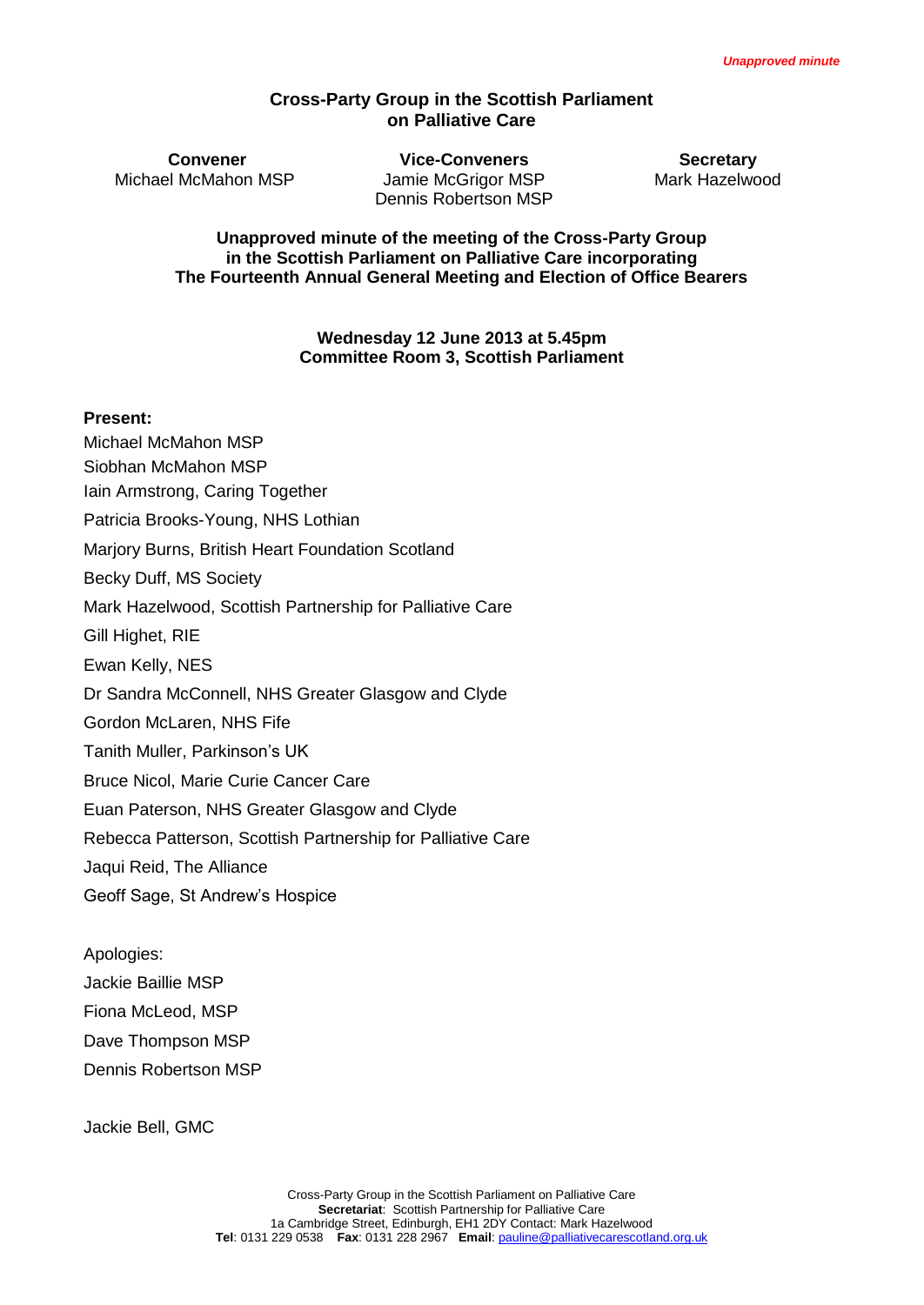Alison Blezard, SESKPA

Dr Deans Buchanan, NHS Tayside

Sandra Campbell, NHS Forth Valley

Pat Carragher, CHAS

Rev Stuart Coates, Association of Hospice and Palliative Care Chaplains

Helen Dryden, NHS Tayside

Joy Elliott, ACCORD Hospice

Cameron Fergus, NHS Borders

Fiona Finlay, NHS Tayside

Ellen Finlayson, CLIC Sargent

Jackie Husband, Prince & Princess of Wales Hospice

Dr Paul Keeley, NHS Greater Glasgow and Clyde

Sally Lawton, NHS Grampian

Elaine MacLean, Care Inspectorate

Maria McGill, CHAS

Irene McKie, Strathcarron Hospice

Sally Paul, Association for Palliative Care Social Workers (APCSW), Strathcarron Hospice and Edinburgh University

Professor Scott Murray, University of Edinburgh

Anne Robb, NHS Tayside

Helen Simpson, ACCORD Hospice

Elaine Stevens, IANPC

### **1 Welcome, introductions and apologies**

Michael McMahon welcomed everyone to the meeting and noted that a list of apologies would be included in the minute.

#### **2 Annual General Meeting 2013** (Separate agenda provided as Paper 1) **2.1 Minute of AGM 20 June 2012**

The minute was approved as an accurate record of the meeting. (Proposed – Marjory Burns; Seconded – Bruce Nicol)

### **2.2 Annual Return & Accounts**

The annual return was approved. (Proposed – Gordon McLaren; Seconded: Sandra McConnell.) **2.3 Annual Subscription**

Michael McMahon noted that the cross party group currently operated without the need for a subscription and proposed that this continue for 2013-2014. Members present agreed with this proposal.

# **2.4 Election of Office Bearers**

Michael McMahon passed the Chair to Mark Hazelwood to lead on the election of office bearers. *Election of Convenor:* Mark noted that Michael McMahon had indicated a willingness to continue as Convenor. Michael McMahon was re-elected as Convenor. (Proposed – Sandra Campbell; Seconded – Bruce Nicol.)

*Election of Vice Convenors:* Michael McMahon re-assumed the role of Chair and noted that Jamie McGrigor MSP and Dennis RobertsonMSP were willing to continue as Vice Convenors of the cross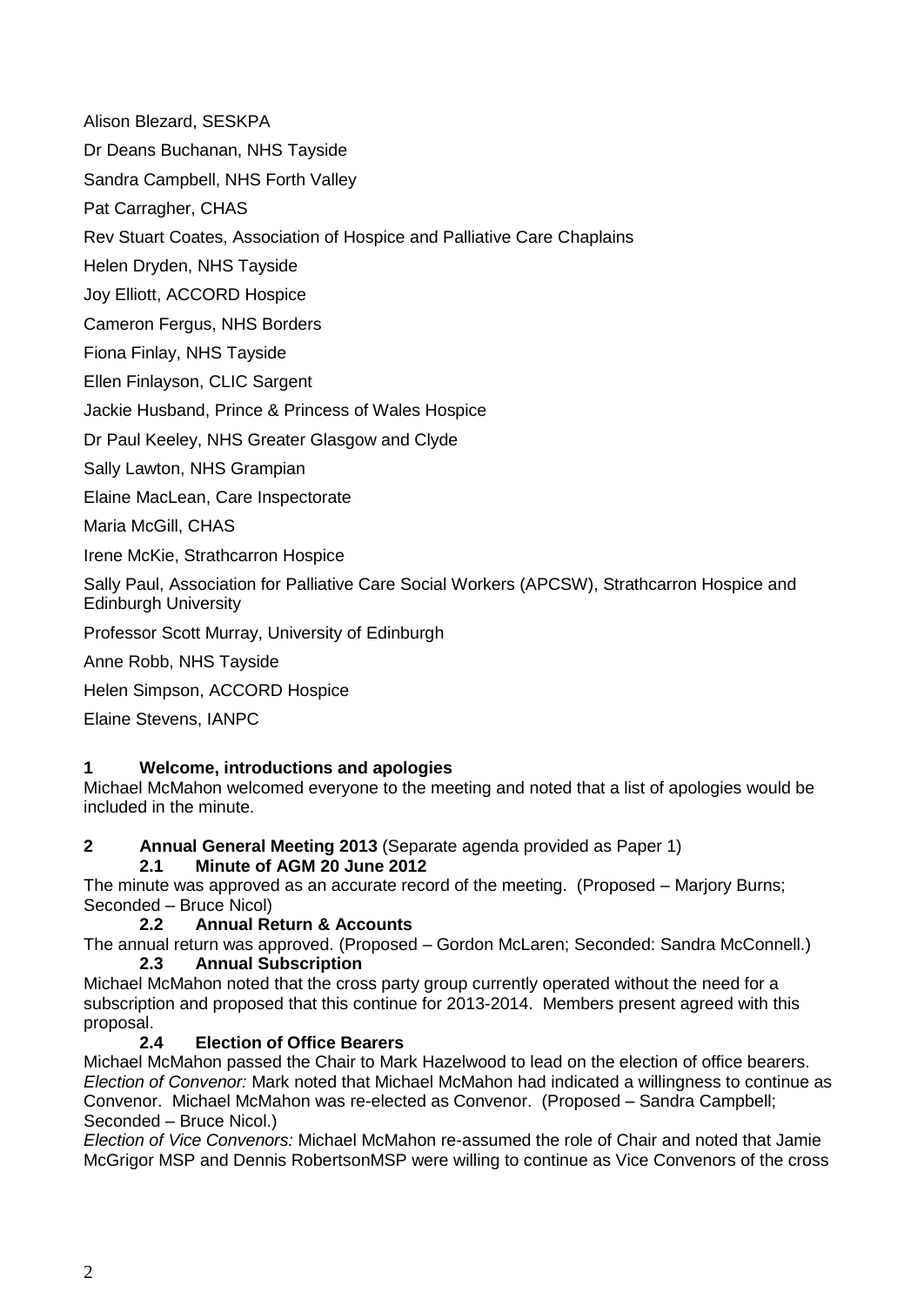party group. Members present re-elected both Vice Convenors. (Proposed – Michael McMahon; seconded – Geoff Sage.)

*Election of Secretary/Treasurer*: Mark Hazelwood was re-elected as Secretary and Treasurer of the Cross Party Group. (Proposed – Euan Paterson; Seconded – Sandra McConnell)

## **3 Minute of previous meeting of Wednesday 13 March 2013**

Pending the removal of Sandra McConnell's name from the attendance list, the minutes of the meeting of 13 March 2013 were approved as a correct record. (Proposed – Michael McMahon; seconded – Siobhan McMahon)

## **4 Matters arising from Wednesday 13 March 2013**

**4.1 Margo Macdonald MSP's Proposed Assisted Suicide (Scotland) Bill** (item 3.1) The Bill has not been introduced yet but is expected over the next few months.

#### **5 Presentation and Discussion: the relevance of 'assets based' approaches to palliative and end of life care in Scotland.**

Mark Hazelwood, Director of the Scottish Partnership for Palliative Care presented on **Assets based approaches to death, dying and bereavement** (slides attached). He focused on health promoting palliative care and the work of *Good Life, Good Death, Good Grief*.

Ewan Kelly, Programme Director for Healthcare Chaplaincy and Spiritual Care at NHS Education for Scotland gave a presentation on **The significance of meaning and purpose in building resilience** (slides attached). He focused on the Community Chaplaincy Listening Service and Values Based Reflective Practice.

There was an opportunity for questions and discussion, and the following points were raised:

- Reflection is very important for staff experiencing cumulative loss.
- Many people are so short of time and under so much pressure that they simply don't have time to undertake the kind of 'reflective practice' described.
- If people are powerless to change their situation, couldn't reflection be damaging?
- If reflective practice is a truly important and positive element of practice, shouldn't it be possible to get the political and managerial will required to give staff the time to undertake this?
- Healthcare culture has changed rather than interrogating the patient, professionals are now expected to work with the patient.
- Is there the potential to change healthcare culture and give staff more time to reflect by finding innovative ways of working? For example by creating more roles for volunteers.
- Examples of where reflective practice has worked well would be helpful in encouraging others to try it.
- Projects and initiatives which encourage compassion in young people are important, for example, lesson plans which bring discussions of death, dying and bereavement into schools.
- Though there may be some research indicating that young people are less compassionate than in previous generations, there are many examples of where young people are compassionate, for example St Andrew's Hospice experience fantastic support from local young people.
- A harder measure showing how much money reflective practice saves (eg fewer people on long term sick leave) may be the only way to actually change things.

**ACTION** Michael McMahon would be interested in drafting motions and/or questions to raise awareness of such problems and their possible solutions.

### **6 Any other competent business**

No further business was raised.